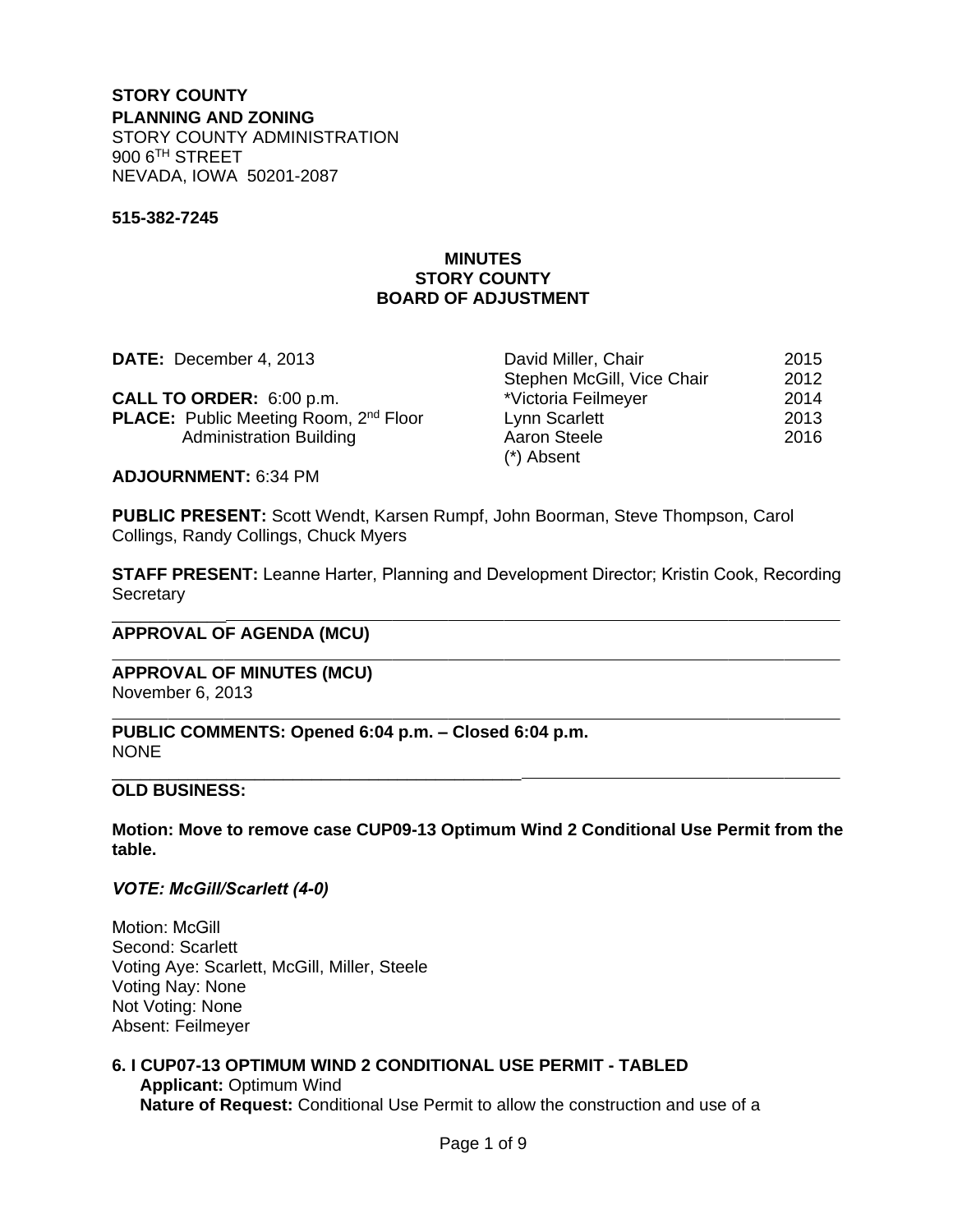Commercial Wind Energy System (CWECS) in the A-1, Agricultural zoning district **Staff Member:** Leanne Harter **Parcel Number(s):** 1016200200, 1010300200, 1010100400, 1010100205, 1010100110, 1010100300, 1010300100

## **STAFF PRESENTATION:**

 $\overline{a}$ 

Ms. Leanne Harter reviewed the proposed Conditional Use Permit as submitted. Ms. Harter provided site shots of the proposed property and gave location information. Ms. Harter reviewed current ownership and easements. Ms. Harter indicated that the current proposal is located within a floodplain.

Ms. Harter gave an overview of Conditional Use Permit standards of approval regarding CWECS. Ms. Harter also reviewed the proposed CWECS building specifications. Ms. Harter reviewed the current location of the proposed CWECS and its proximity to surrounding single-family dwellings.

Ms. Harter reviewed Inter-agency comments as submitted. Ms. Harter also reviewed dates of surrounding property owner notification and legal notices.

Ms. Harter reviewed the recommendation from the Planning and Zoning Commission: *On Monday, October 7, 2013, the Story County Planning and Zoning Commission recommended the following to the Board of Adjustment:*

*MOTION: The Story County Planning and Zoning Commission recommends conditional approval of the Conditional Use Permit, as put forth in case CUP07-13, to the Story County Board of Adjustment, and directs staff to place the item on the November 6, 2013, Story County Board of Adjustment agenda. (MCU) CONDITIONS:*

- *1. All vehicular parking associated with the construction, operation, or maintenance of the C-WECS shall take place on site and shall not at any time take place in the public right-of-way.*
- *2. The applicant shall enter in to an agreement with the County for purposes of a decommissioning escrow account, and a copy of the signed agreement shall be submitted to the Planning and Development Department along with or prior to an application for Zoning Permit.*
- *3. The applicant shall enter in to an agreement with the County for purposes of providing financial security for road and bridge restoration, and a copy of the signed agreement shall be submitted to the Planning and Development Department along with or prior to an application for Zoning Permit.*
- *4. The applicant shall conduct a pre-construction survey in coordination with the impacted local road authorities to determine the pre-construction condition of the roads that will be used during construction of the C-WECS prior to an application for Zoning Permit.*
- *5. Story County road authorities shall be notified 24 hours prior to construction materials being transported across those respective jurisdiction's roads to the C-WECS site and shall give approval of the haul routes.*
- *6. The applicant shall provide completed plans for turbine interconnection design prior to an application for Zoning Permit. If the design proposes an overhead line, the applicant shall apply for a minor or major modification to the Conditional Use Permit to the Board of Adjustment as determined by the Director.*
- *7. The applicant shall provide a driveway entrance permit for access onto 590th prior to an application for Zoning Permit.*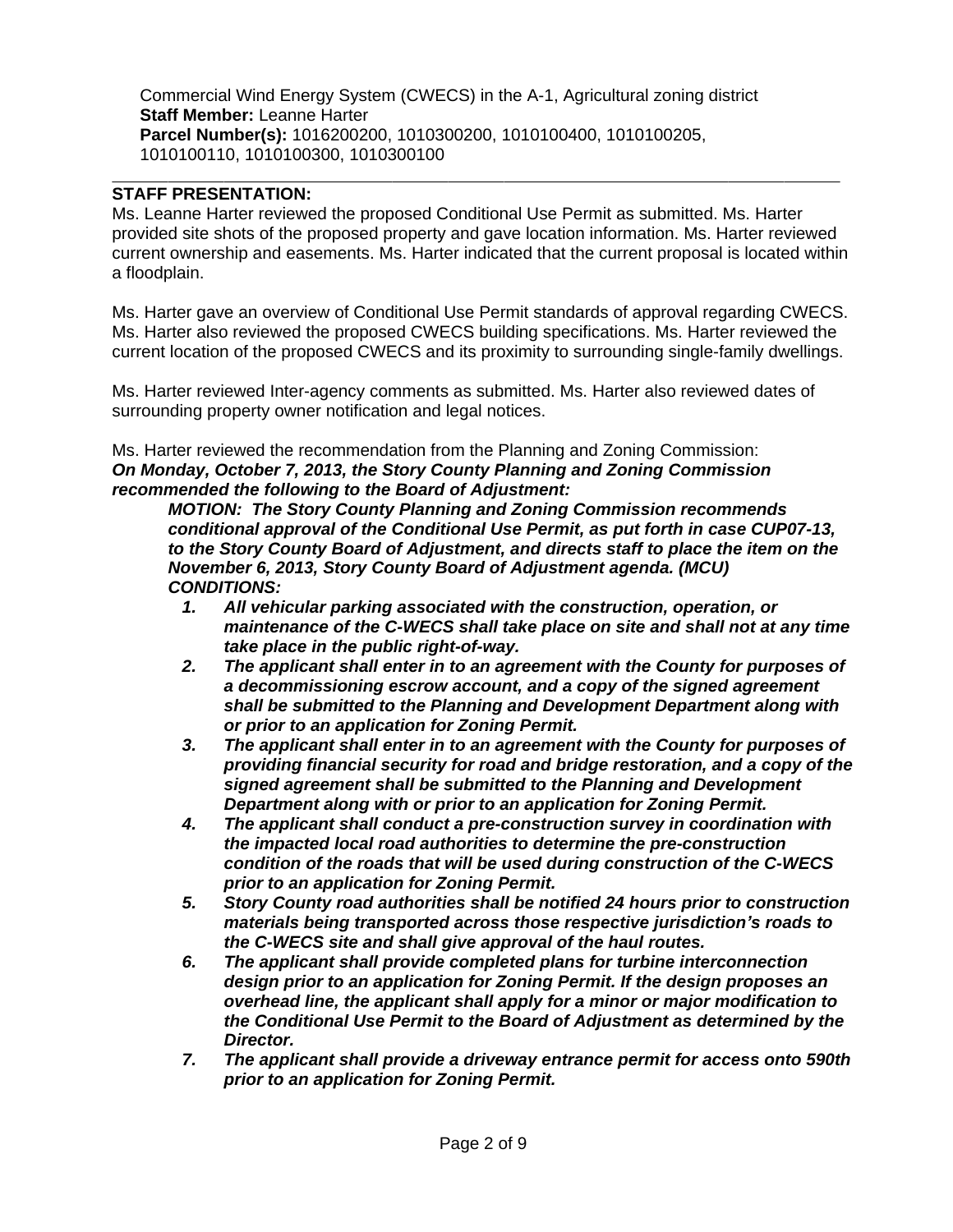- *8. Applicant shall meet with adjacent residents to fully discuss any shadow flicker mitigation that may be necessary before the November 6, 2013 Board of Adjustment meeting.*
- *9. Engineer's certification(s) shall be submitted with the application for zoning permit.*

*Motion: Gast Second: Donaldson Voting Aye: Gast, Vegge, Donaldson, Miller, Couser Voting Nay: None Not Voting: None Absent: Struthers*

Ms. Harter presented the Board with four (4) alternatives:

- 1. The Story County Board of Adjustment approves the conditional use permit request, as put forth in case CUP07-13.
- 2. The Story County Board of Adjustment approves the conditional use permit request, as put forth in case CUP07-13, with conditions.
- 3. The Story County Board of Adjustment denies the conditional use permit request, as put forth in case CUP07-13.
- 4. The Story County Board of Adjustment postpones decision on the conditional use permit request, as put forth in case CUP07-13, and refers it back to the applicant for additional information.

#### $\overline{a}$ **BOARD COMMENTS:**

Mr. David Miller questioned the location of electrical lines. Ms. Harter indicated via sitemap the location of the proposed electrical lines stating that all lines will be underground.

#### **APPLICANT COMMENTS:**

None

# **PUBLIC COMMENTS:**

None

 $\overline{a}$ 

#### **FINDINGS OF FACT**

#### **MOTION: Move to adopt the Findings of Fact in the Staff Report***,* **prepared for and presented to the Story County Board of Adjustment.**

*VOTE: McGill/Scarlett (4-0)*

Motion: McGill Second: Scarlett Voting Aye: Miller, Scarlett, McGill, Steele Voting Nay: None Not Voting: None Absent: Feilmeyer

#### **DECISION**

**MOTION: Move to adopt the Decision regarding the Development criteria in the Staff Report, prepared for and presented to the Story County Board of Adjustment.**

*VOTE: McGill/Steele (4-0)*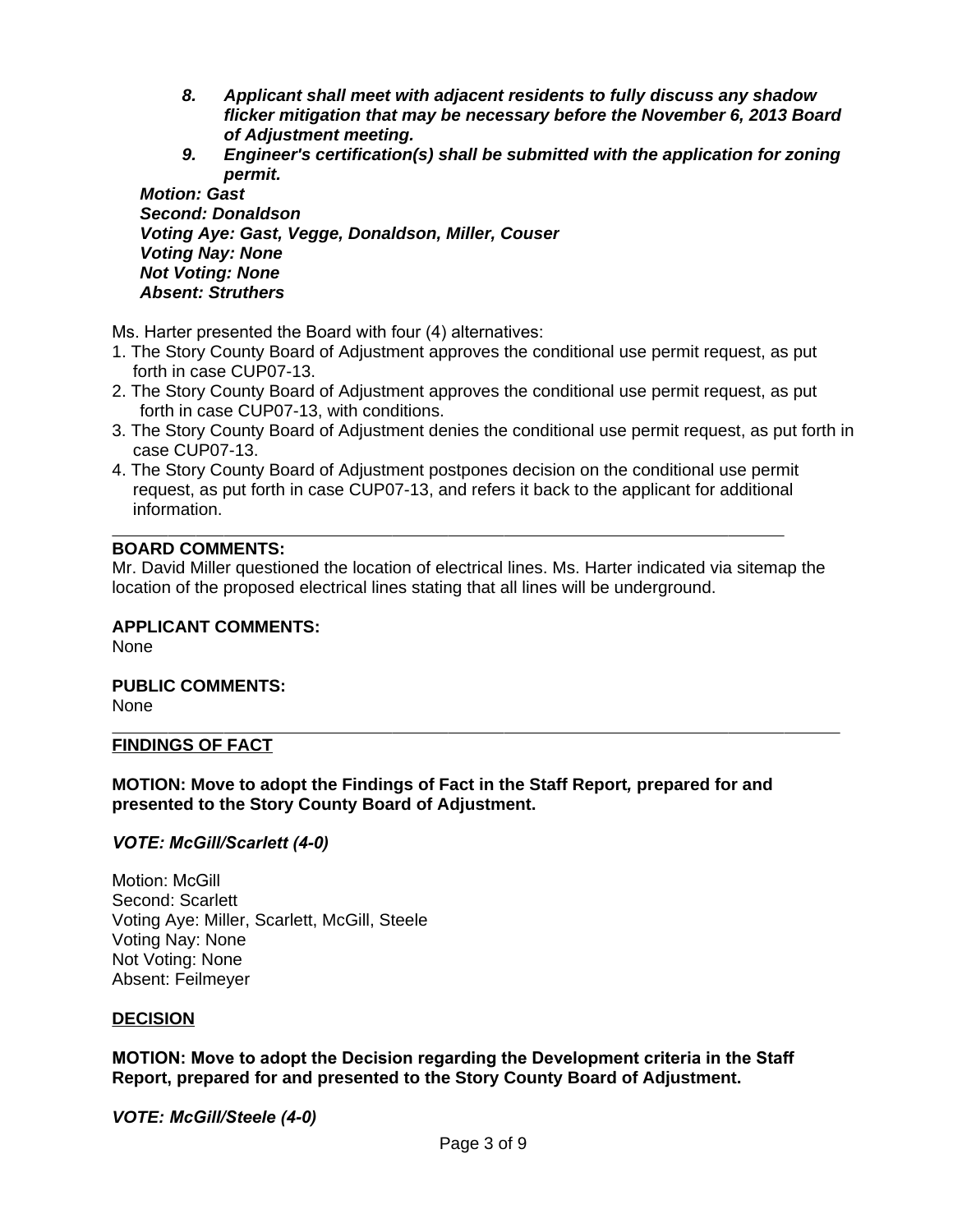Motion: McGill Second: Steele Voting Aye: Scarlett, McGill, Miller, Steele Voting Nay: None Not Voting: None Absent: Feilmeyer

# **ORDER**

*MOTION: Move to approve the request as proposed by the applicant in Case No. CUP07-13, as discussed by the Story County Board of Adjustment and in the Staff Report prepared for and presented to the Story County Board of Adjustment finding that all applicable standards of approval have been satisfied with the application of the following Conditions of Approval.*

- *1. All vehicular parking associated with the construction, operation, or maintenance of the C-WECS shall take place on site and shall not at any time take place in the public right-of-way.*
- *2. The applicant shall enter in to an agreement with the County for purposes of a decommissioning escrow account, and a copy of the signed agreement shall be submitted to the Planning and Development Department along with or prior to an application for Zoning Permit.*
- *3. The applicant shall enter in to an agreement with the County for purposes of providing financial security for road and bridge restoration, and a copy of the signed agreement shall be submitted to the Planning and Development Department along with or prior to an application for Zoning Permit.*
- *4. The applicant shall conduct a pre-construction survey in coordination with the impacted local road authorities to determine the pre-construction condition of the roads that will be used during construction of the C-WECS prior to an application for Zoning Permit.*
- *5. Story County road authorities shall be notified 24 hours prior to construction materials being transported across those respective jurisdiction's roads to the C-WECS site and shall give approval of the haul routes.*
- *6. Engineer's certification(s) shall be submitted with the application for zoning permit.*

# *VOTE: McGill/Scarlett (4-0)*

Motion: McGill Second: Scarlett Voting Aye: Steele, McGill, Miller, Scarlett Voting Nay: None Not Voting: None Absent: Feilmeyer

# **Motion: Move to request the Story County Board of Supervisors direct staff to review shadow flicker in regards to CWECS regulations.**

# *VOTE: McGill/Scarlett (3-0)*

Motion: McGill Second: Steele Voting Aye: Steele, McGill, Miller, Scarlett Voting Nay: None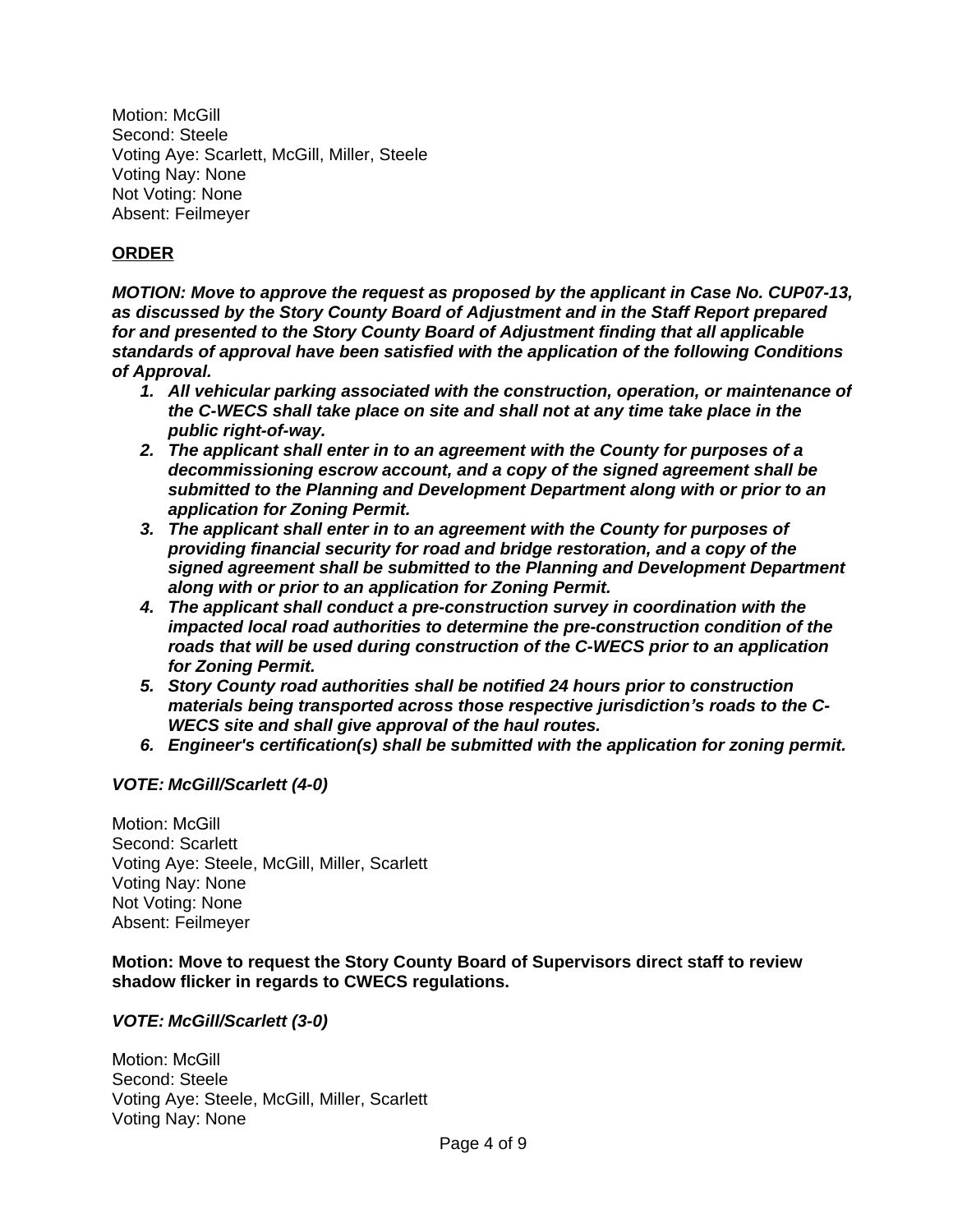# **NEW BUSINESS:**

 $\overline{a}$ 

 $\overline{a}$ 

# **7. I CUP08-13 OPTIMUM WIND 3 CONDITIONAL USE PERMIT**

**Applicant:** Optimum Wind **Nature of Request:** Conditional Use Permit to allow the construction and use of a wind turbine in the A-1, Agricultural and C, Commercial zoning district **Staff Member:** Leanne Harter **Parcel Number(s):** 1105400300, 1105400100

#### **STAFF PRESENTATION:**

Ms. Leanne Harter reviewed the proposed Conditional Use Permit as submitted. Ms. Harter provided site shots of the proposed property and gave location information. Ms. Harter reviewed current ownership and easements.

Ms. Harter gave an overview of Conditional Use Permit standards of approval regarding CWECS. Ms. Harter also reviewed the proposed CWECS building specifications. Ms. Harter reviewed the current location of the proposed CWECS and its proximity to surrounding single-family dwellings.

Ms. Harter reviewed Inter-agency comments as submitted. Ms. Harter also reviewed dates of surrounding property owner notification and legal notices.

Ms. Harter stated that staff recommends the following conditions of approval:

- *1. All vehicular parking associated with the construction, operation, or maintenance of the C-WECS shall take place on site and shall not at any time take place in the public right-of-way.*
- *2. The applicant shall enter in to an agreement with the County for purposes of a decommissioning escrow account, and a copy of the signed agreement shall be submitted to the Planning and Development Department along with or prior to an application for Zoning Permit.*
- *3. The applicant shall enter in to an agreement with the County for purposes of providing financial security for road and bridge restoration, and a copy of the signed agreement shall be submitted to the Planning and Development Department along with or prior to an application for Zoning Permit. Story County Planning and Development Staff Report Case Number CUP08-13 Optimum 3 Conditional Use Permit Request.*
- *4. The applicant shall conduct a pre-construction survey in coordination with the impacted local road authorities to determine the pre-construction condition of the roads that will be used during construction of the C-WECS prior to an application for Zoning Permit.*
- *5. Story County road authorities shall be notified 24 hours prior to construction materials being transported across those respective jurisdiction's roads to the C-WECS site and shall give approval of the haul routes.*
- *6. The applicant shall provide a driveway entrance permit for access onto T Avenue prior to an application for Zoning Permit.*

Ms. Harter reviewed the Story County Planning and Zoning Commission Recommendation as follows:

*On Monday, November 4, 2013, the Story County Planning and Zoning Commission recommended the following to the Board of Adjustment:* 

*MOTION: The Story County Planning and Zoning Commission recommends conditional approval of the Conditional Use Permit, as put forth in case CUP08-13, to the Story County Board of Adjustment, and directs staff to place the item on the December 4, 2013, Story County Board of Adjustment agenda. (MCU)*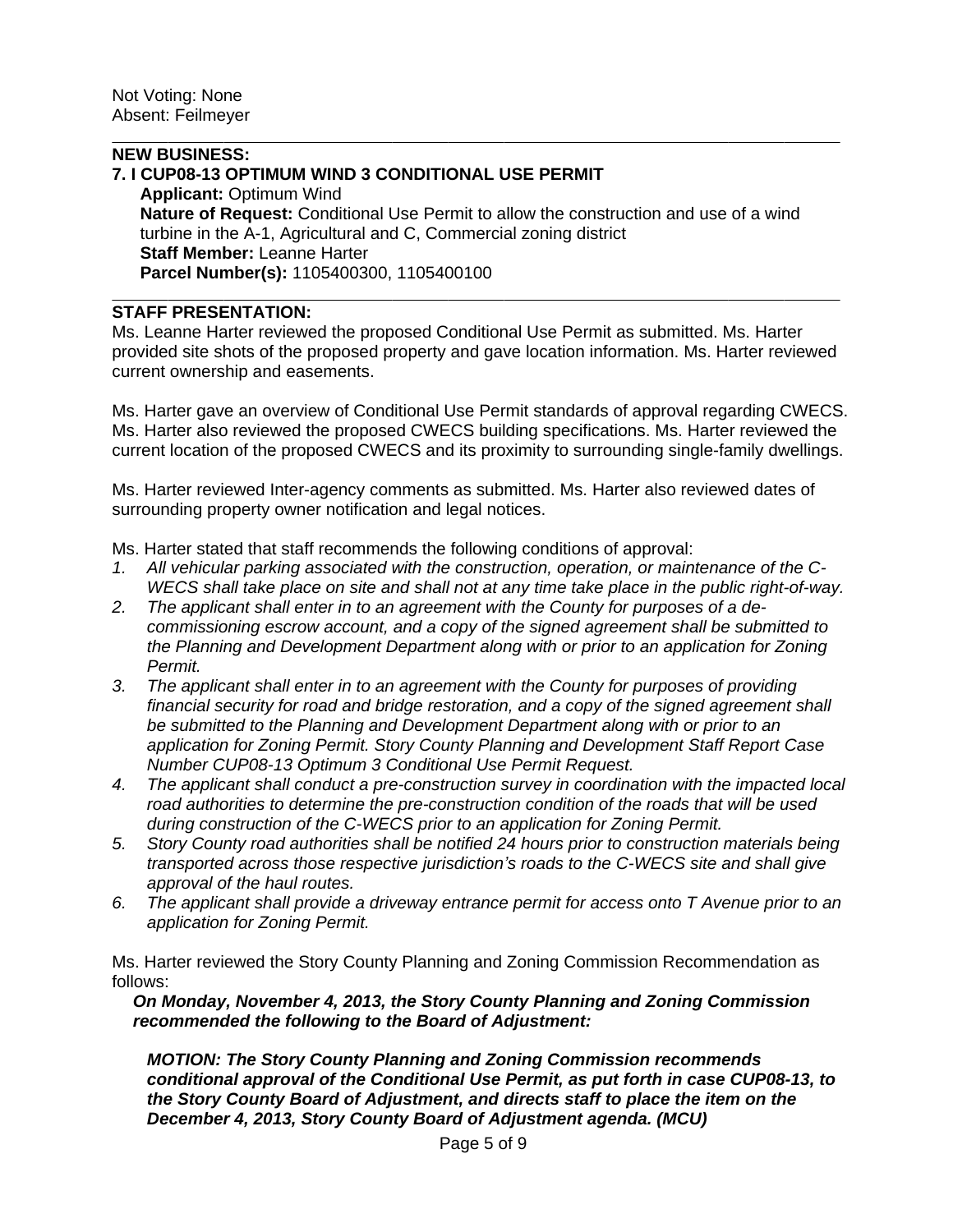*CONDITIONS:*

- *1. All vehicular parking associated with the construction, operation, or maintenance of the C-WECS shall take place on site and shall not at any time take place in the public right-of-way.*
- *2. The applicant shall enter in to an agreement with the County for purposes of a de-commissioning escrow account, and a copy of the signed agreement shall be submitted to the Planning and Development Department along with or prior to an application for Zoning Permit.*
- *3. The applicant shall enter in to an agreement with the County for purposes of providing financial security for road and bridge restoration, and a copy of the signed agreement shall be submitted to the Planning and Development Department along with or prior to an application for Zoning Permit.*
- *4. The applicant shall conduct a pre-construction survey in coordination with the impacted local road authorities to determine the pre-construction condition of the roads that will be used during construction of the C-WECS prior to an application for Zoning Permit.*
- *5. Story County road authorities shall be notified 24 hours prior to construction materials being transported across those respective jurisdiction's roads to the C-WECS site and shall give approval of the haul routes.*
- **6.** *The applicant shall provide a driveway entrance permit for access onto T Avenue prior to an application for Zoning Permit.*

Ms. Harter presented the Board with four (4) alternatives:

- *1. The Story County Board of Adjustment approves the conditional use permit request, as put forth in case CUP06-13.*
- *2. The Story County Board of Adjustment approves the conditional use permit request, as put forth in case CUP06-13, with conditions.*
- *3. The Story County Board of Adjustment denies the conditional use permit request, as put forth in case CUP06-13.*
- *4. The Story County Board of Adjustment postpones decision on the conditional use permit request, as put forth in case CUP06-13, and refers it back to the applicant for additional information.*

 $\overline{a}$ **BOARD COMMENTS:** None

**APPLICANT COMMENTS:** None

**PUBLIC COMMENTS:** None

# **FINDINGS OF FACT**

 $\overline{a}$ 

**MOTION: Move to adopt the Findings of Fact in the Staff Report***,* **prepared for and presented to the Story County Board of Adjustment.**

*VOTE: McGill/Steele (4-0)*

Motion: McGill Second: Steele Voting Aye: Miller, Scarlett, McGill, Steele Voting Nay: None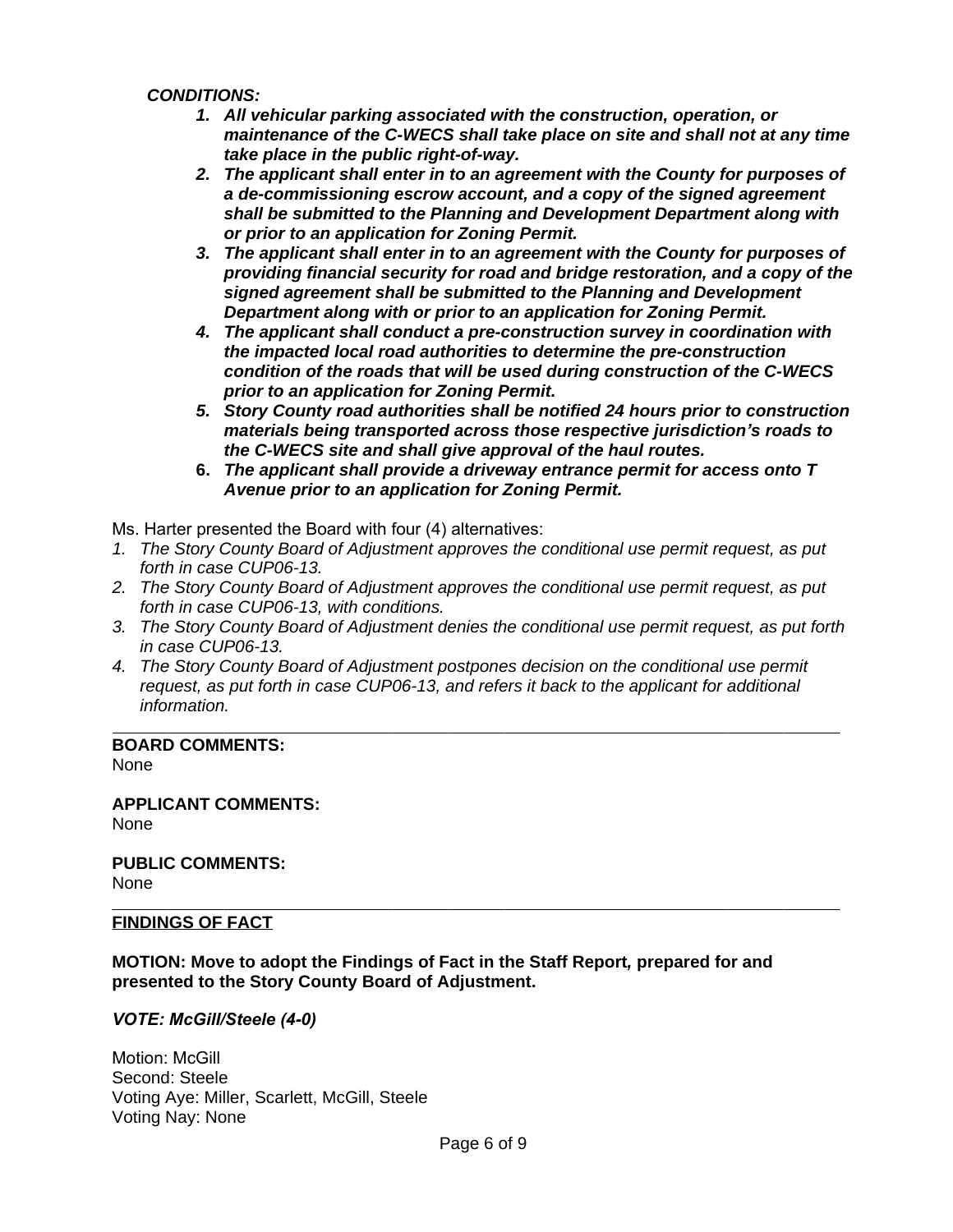Not Voting: None Absent: Feilmeyer

#### **DECISION**

**MOTION: Move to adopt the Decision regarding the Development criteria in the Staff Report, prepared for and presented to the Story County Board of Adjustment.**

*VOTE: McGill/Scarlett (4-0)*

Motion: McGill Second: Scarlett Voting Aye: Scarlett, McGill, Miller, Steele Voting Nay: None Not Voting: None Absent: Feilmeyer

# **ORDER**

- *MOTION:* **Move to** *approve* **the request as proposed by the applicant in Case No. CUP08-13, as discussed by the Story County Board of Adjustment and in the Staff Report prepared for and presented to the Story County Board of Adjustment finding that all applicable standards of approval** *have* **been satisfied with the application of the following Conditions of Approval.**
	- 1. All vehicular parking associated with the construction, operation, or maintenance of the C-WECS shall take place on site and shall not at any time take place in the public right-of-way.
	- 2. The applicant shall enter in to an agreement with the County for purposes of a decommissioning escrow account, and a copy of the signed agreement shall be submitted to the Planning and Development Department along with or prior to an application for Zoning Permit.
	- 3. The applicant shall enter in to an agreement with the County for purposes of providing financial security for road and bridge restoration, and a copy of the signed agreement shall be submitted to the Planning and Development Department along with or prior to an application for Zoning Permit.
	- 4. The applicant shall conduct a pre-construction survey in coordination with the impacted local road authorities to determine the pre-construction condition of the roads that will be used during construction of the C-WECS prior to an application for Zoning Permit.
	- 5. Story County road authorities shall be notified 24 hours prior to construction materials being transported across those respective jurisdiction's roads to the C-WECS site and shall give approval of the haul routes.
	- 6. The applicant shall provide a driveway entrance permit for access onto T Avenue prior to an application for Zoning Permit.

# *VOTE: Steele/Scarlett (4-0)*

Motion: Steele Second: Scarlett Voting Aye: Steele, McGill, Miller, Scarlett Voting Nay: None Not Voting: None Absent: Feilmeyer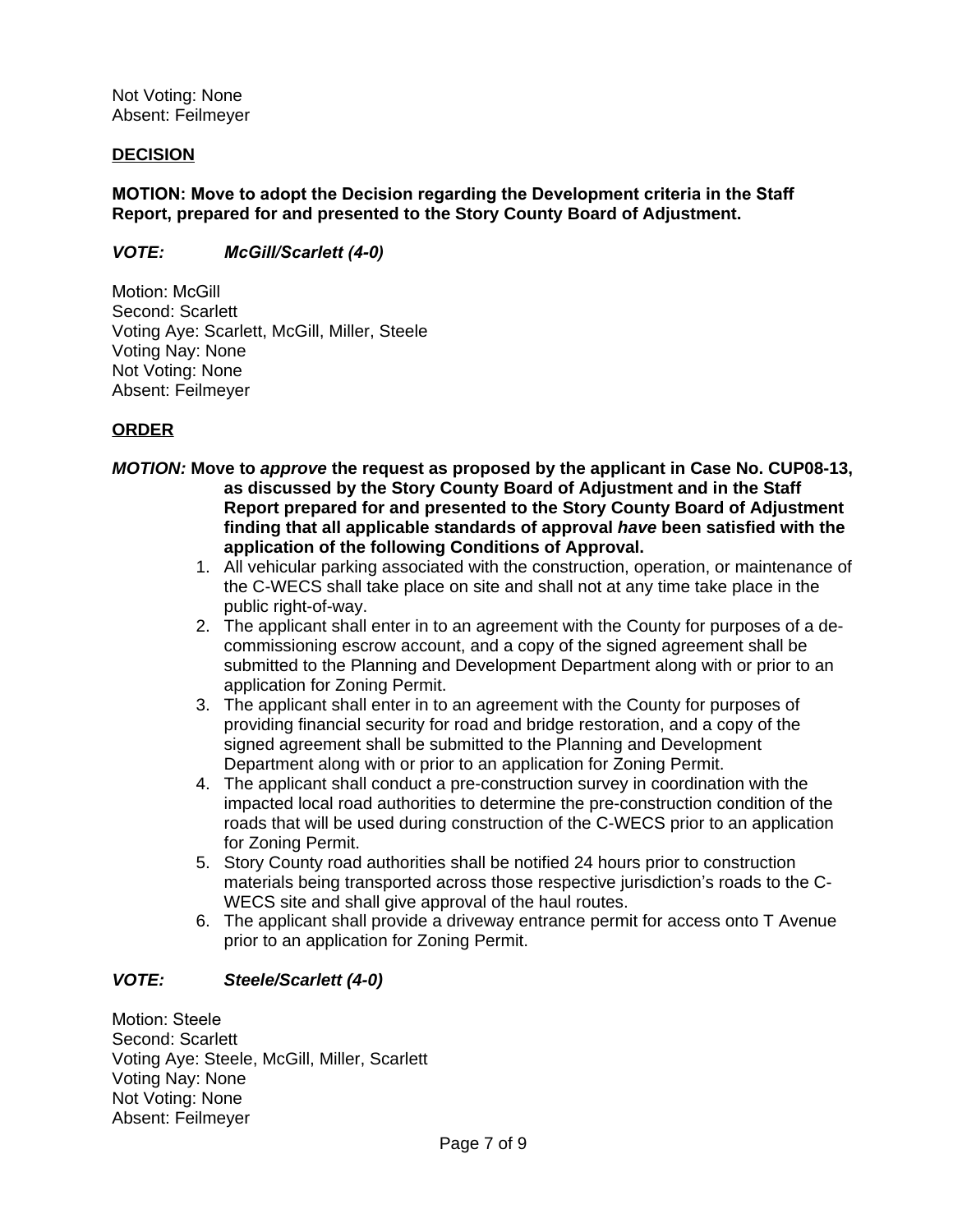#### $\overline{a}$ **OTHER BUSINESS: 8.I Election of Officers**

## *MOTION: Move to elect Dave Miller as Chair of the Story County Board of Adjustment for year 2014.*

Motion: McGill Second: Scarlett Voting Aye: Scarlett, Steele, McGill Voting Nay: None Not Voting: Miller Absent: Feilmeyer

# **MOTION: Move to elect Steve McGill as Vice-chair** *of the Story County Board of Adjustment for year 2014.*

*VOTE: Scarlett/Steele (3-0)*

Motion: Scarlett Second: Steele Voting Aye: Scarlett, Steele, Miller Voting Nay: None Not Voting: McGill Absent: Feilmeyer

#### \_\_\_\_\_\_\_\_\_\_\_\_\_\_\_\_\_\_\_\_\_\_\_\_\_\_\_\_\_\_\_\_\_\_\_\_\_\_\_\_\_\_\_\_\_\_\_\_\_\_\_\_\_\_\_\_\_\_\_\_\_\_\_\_\_\_\_\_\_\_\_\_\_\_\_\_\_ **STAFF COMMENTS:**

Ms. Harter informed Board members that the Planning and Zoning Commission is searching for new members.

\_\_\_\_\_\_\_\_\_\_\_\_\_\_\_\_\_\_\_\_\_\_\_\_\_\_\_\_\_\_\_\_\_\_\_\_\_\_\_\_\_\_\_\_\_\_\_\_\_\_\_\_\_\_\_\_\_\_\_\_\_\_\_\_\_\_\_\_\_\_\_\_\_\_\_\_\_ **BOARD COMMENTS:** None

#### $\overline{a}$ **ADJOURNMENT: 6:34 PM**